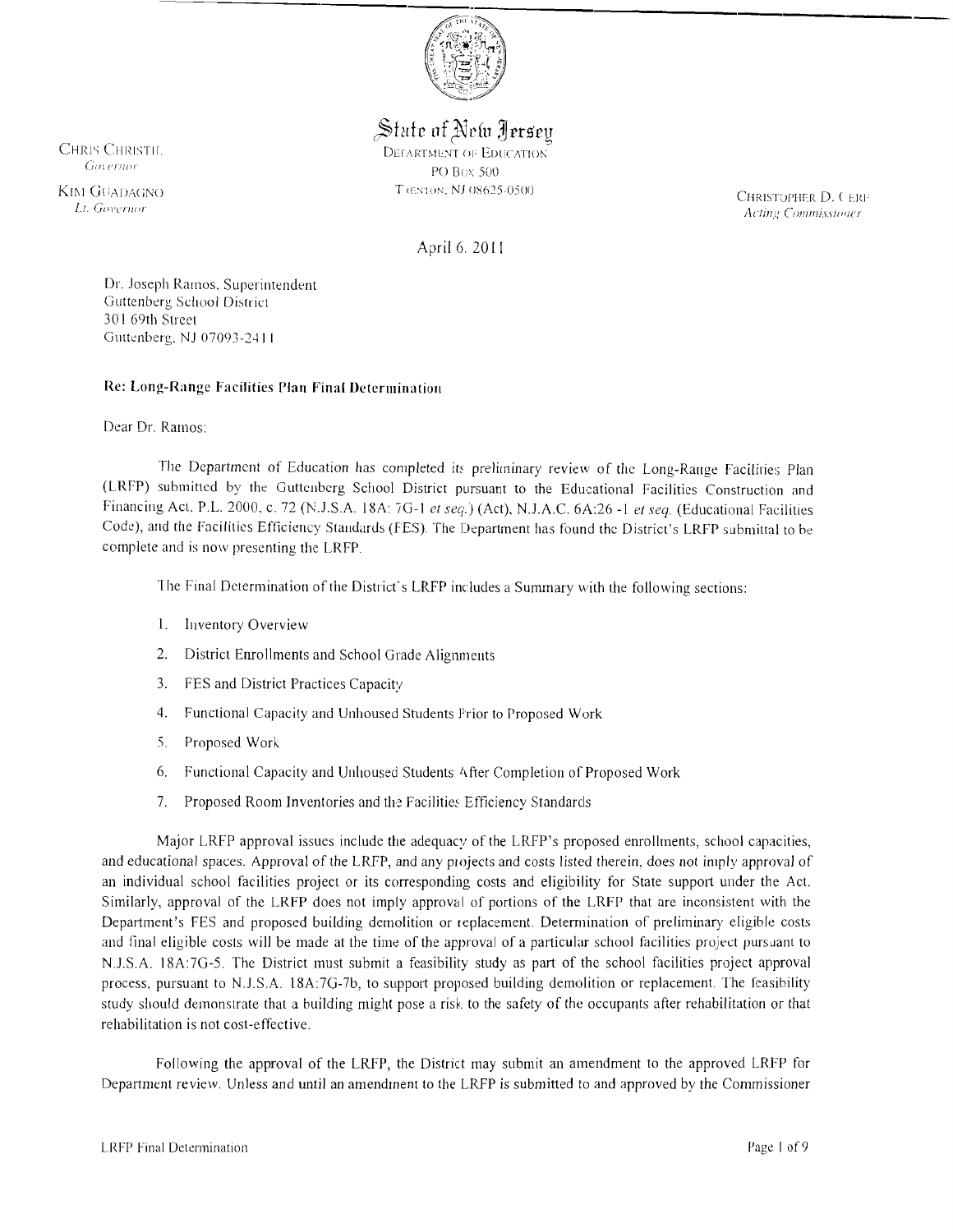of the Department of Education pursuant to N.J.S.A. 18A:7G-4(c), the approved LRFP shall remain in effect. The District may proceed with the implementation of school facilities projects that are consistent with the approved LRFP whether or not the school facilities project contains square footage that may be ineligible for State support.

**.\_--------.\_---------------\_.\_----**

We trust that this document will adequately expl in the Final Determination and allow the District to move forward with the initiation of projects within its LRFP. Please contact William S. Bauer, Jr., Education Program Development Specialist at the Office of School Facilities at (609) 341-2047 with any questions or concerns that you may have.

Sir cerely, Christopher D. Cerf

Acting Commissioner

Enclosure CDC:BEP: FJL:wsb Division of Field Services Monica Tone, Manager. County Office Bernard E. Piaia, Jr., Director, Office of School Facilities Frank J. LoDolce, Regional Director, Office of School Facilities William S. Bauer, Jr., Education Program Development Specialist, Office of School Facilities Jolene Mantineo, School Business Administrator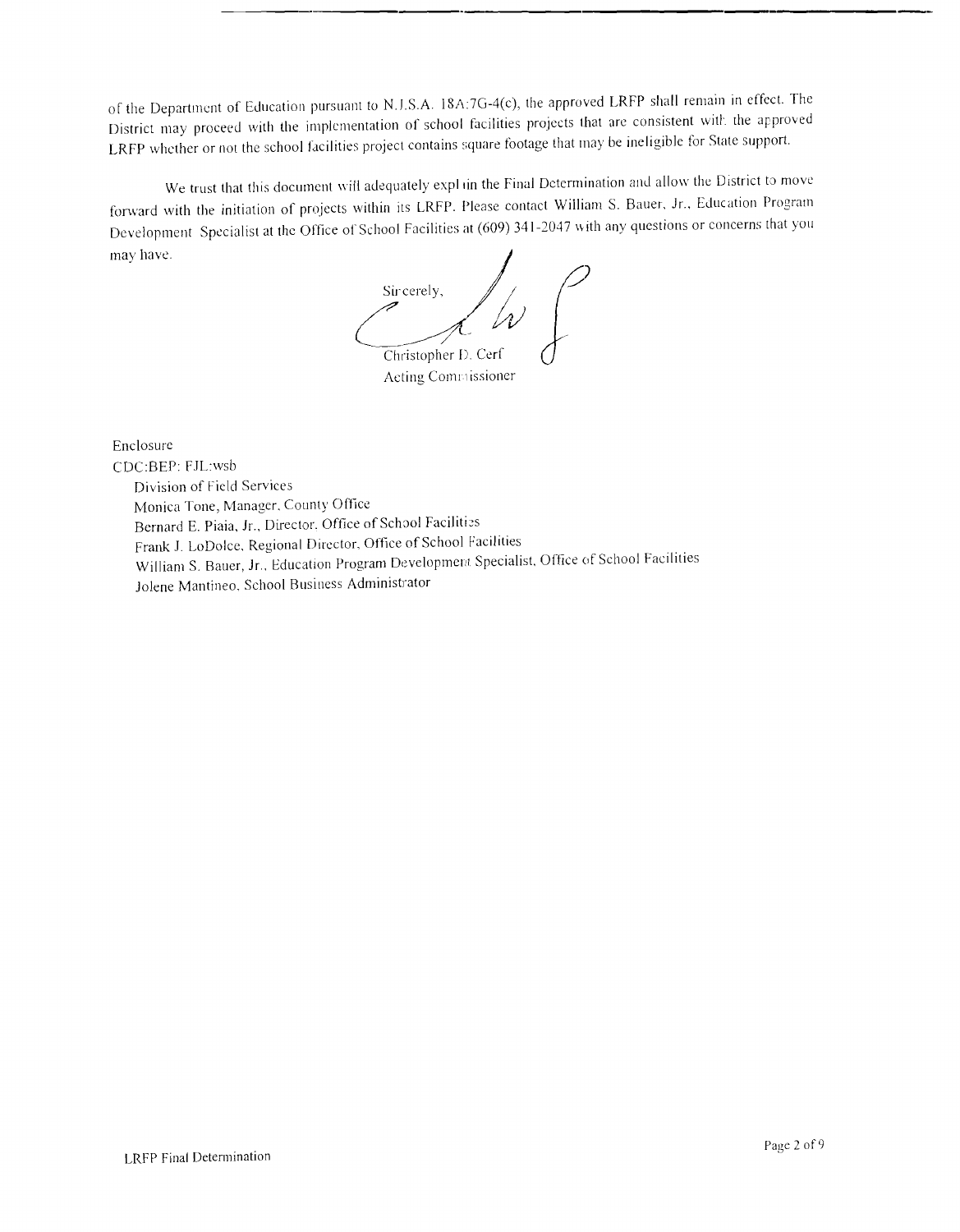# LONG-RANGE fACILITIES PLAN

# **Final** Determination Summary

Guttenberg School District

The Department of Education (Department) has completed its review of the Long-Range Facilities Plan (LRFP or Plan) submitted by the Guttenberg School District (District) pursuant to the Educational Facilities Construction and Financing Act, P.L. 2000, c.72 (N.J.S.A. 18A:7G-1 et seq.) (Act), N.J.A.C. 6A:26-1 et seq. (Educational Facilities Code), and the Facilities Efficiency Standards (FES).

This is the Department's Final Determination Summary (Summary) of the LRFP. The Summary is based on the standards set forth in the Act, the Educational Facilities Code, the FES, District entered data in the LRFP and Project Application and Tracking System (LRFP website), and District supplied supporting documentation. The Summary consists of seven sections. The referenced reports in *italic* text are standard LRFP reports available on the Department's LRFP website.

## 1. Inventory Overview

The District provides services for students in grades PK-8. The predominant existing school grade configuration is PK-8 for elementary/middle.. The predominant proposed school grade configuration is PK-8 for elementary/middle. The District is classified as a Regular Operating District for funding purposes.

The District identified existing and proposed schools, sites, buildings, playgrounds, playfields, and parking lots in its LRFP. The total number of existing and proposed district-owned or leased schools, sites, and buildings are listed in Table I. A detailed description of each asset can be found in the LRFP website report titled *"Site Asset Inventory Report.* ..

|                                                      | <b>Existing</b> | Proposed |
|------------------------------------------------------|-----------------|----------|
| Sites:                                               |                 |          |
| Total Number of Sites                                |                 |          |
| Number of Sites with no Buildings                    |                 |          |
| Number of Sites with no Instructional Buildings      |                 |          |
| <b>Schools and Buildings:</b>                        |                 |          |
| <b>Total Number of Schools</b>                       |                 |          |
| Total Number of Instructional Buildings              |                 |          |
| Total Number of Administrative and Utility Buildings |                 |          |
| Total Number of Athletic Facilities                  |                 |          |
| <b>Total Number of Parking Facilities</b>            |                 |          |
| Total Number of Temporary Facilities                 |                 |          |

#### Table 1: Inventory Summary

As directed by the Department, incomplete school facilities projects that have project approval from the Department are represented as "existing" in the Plan. District schools with incomplete approved projects that include new construction or the reconfiguration of existing program space are as follows:  $n/a$ ..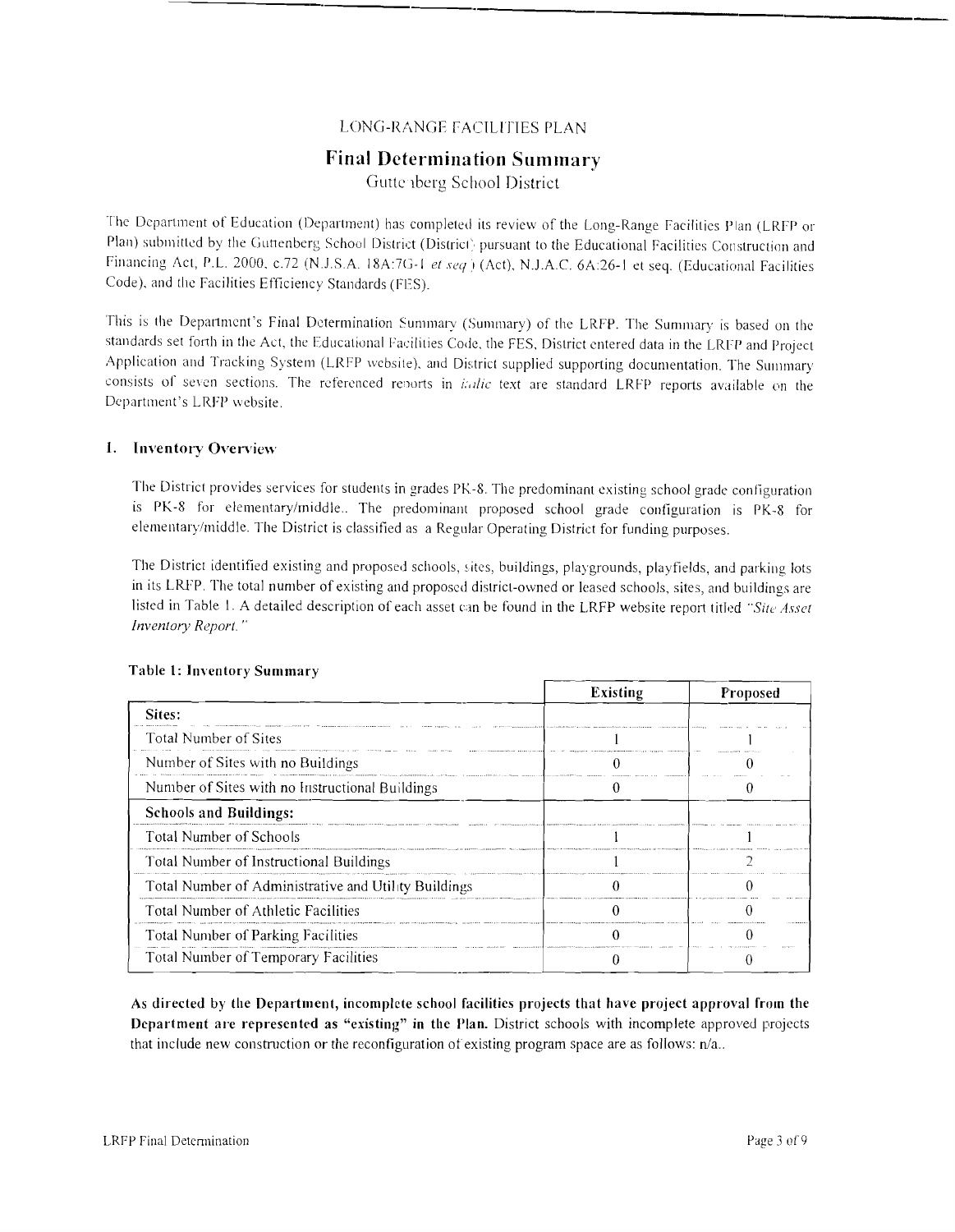Major conclusions are as follows:

- The District is proposing to mainta n the exist ng number of District-owned or leased sites.
- The District is proposing to maintain the existing number of District-owned or operated schools.
- $\blacksquare$ The District is proposing to increase the existing number of District-owned or leased instructional buildings. The District is proposing to maintain the existing number of District-owned or leased noninstructional buildings.

FINDINGS The Department has determined that the proposed inventory is adequate for review of the District's LRFP. However, the LRFP determination does not imply approval of an individual school facilities project listed within the LRFP. The District must submit individual project applications for project approval. If building demolition or replacement is proposed, the District must submit a feasibility study, pursuant to N.J.S.A. 18A:7G-7b, as part of the application for the specific school facilities project.

# 2. District Enrollments and School Grade Alignments

The District determined the number of students, or "proposed enrollments, " to be accommodated in the LRFP on a district-wide basis and in each school. The District's existing and proposed enrollments and the cohortsurvival projection provided by the Department on the LRFP website are listed in Table 2. Detailed information can be found in the LRFP website report titled "Enrollment Projection Detail." Existing and proposed school enrollments and grade alignments can be found in the report titled "Enrollment and School Grade Alignment."

|                             | <b>Actual Enrollments</b><br>2009 | <b>District Proposed</b><br><b>Enrollments</b> | <b>Department's LRFP</b><br><b>Website Projection</b> |  |
|-----------------------------|-----------------------------------|------------------------------------------------|-------------------------------------------------------|--|
| Grades K-12:                |                                   |                                                |                                                       |  |
| Grades K-5, including SCSE  | 568                               | 613                                            | 595                                                   |  |
| Grades 6-8, including SCSE  | 337                               | 325                                            | 316                                                   |  |
| Grades 9-12, including SCSE |                                   |                                                |                                                       |  |
| Totals K-12                 | 905                               | 938                                            | 911                                                   |  |
| Pre-Kindergarten:           |                                   |                                                |                                                       |  |
| Pre-Kindergarten, Age 3     |                                   |                                                | 144                                                   |  |
| Pre-Kindergarten, Age 4     | 20                                | 20                                             | 144                                                   |  |
| Pre-Kindergarten, SCSE      |                                   |                                                |                                                       |  |

## Table 2: Enrollment Comparison

"*SCSE*" = Self-Contained Special Education

Major conclusions are as follows:

- The District did not elect to use the Department's LRfP website projection. Supporting documentation was submitted to the Department as required to justify the proposed enrollments.
- The District is planning for stable enrollments.

FINDINGS The Department has determined that the District's proposed enrollments are supportable for review of the District's LRFP. The Department will require a current enrollment projection at the time an application for a school facilities project is submitted incorporating the District's most recent Fall Enrollment Report in order to verity that the LRfP's planned capacity is appropriate for the updated enrollments.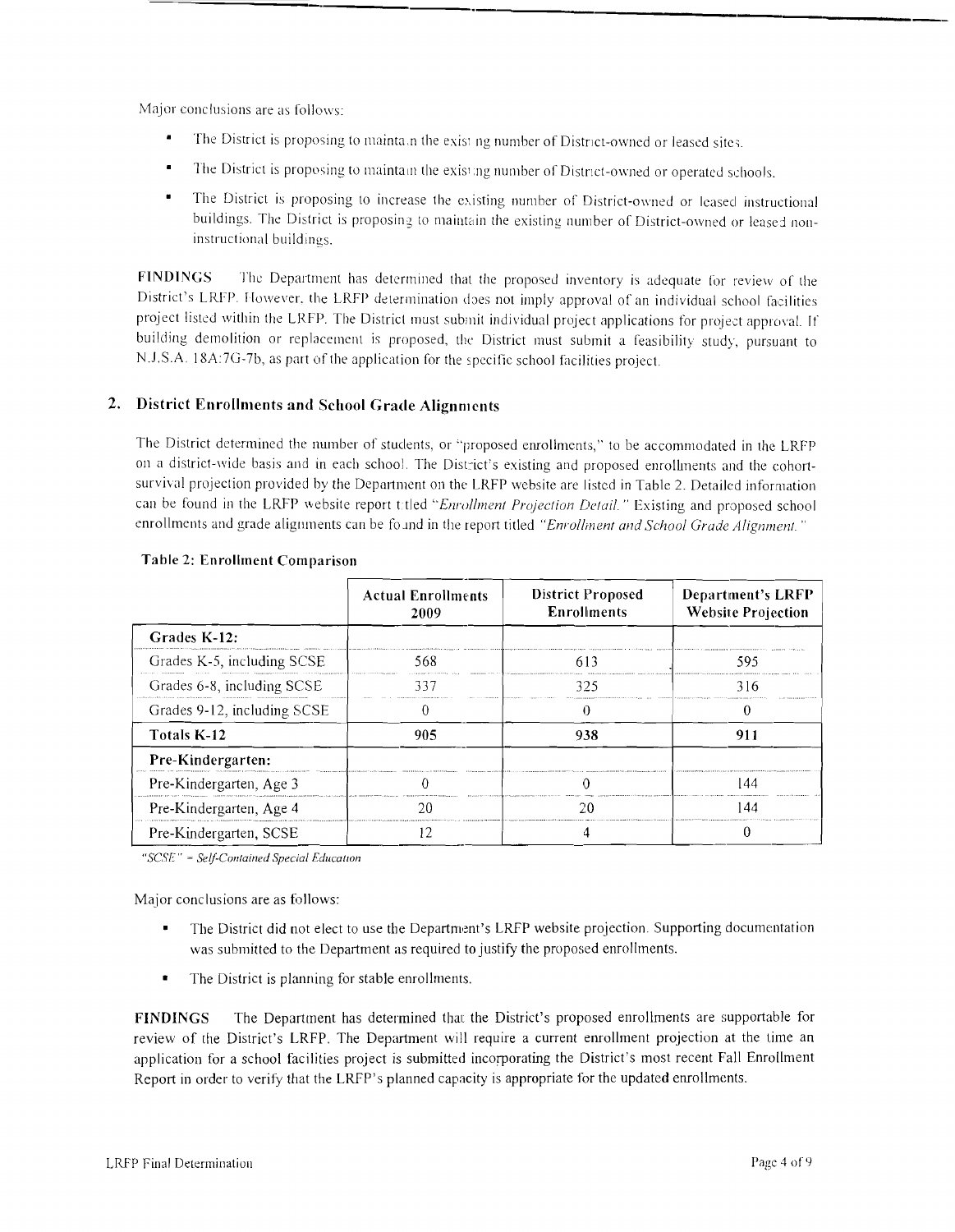# 3. FES and District Practices Capacity

The proposed room inventories for each school were analyzed to determine whether the LRFP providcs adequate capacity for the proposed enrollments. Two capacity calculation methods, called "FES Capacity" and *'District Practices Capacity,''* were used to assess existing and proposed school capacity in accordance with the FES and District program delivery practices. A third capacity calculation, called *"Functional Capacity,"* determines Unhoused Students and potential State support for school facilities projects. Functional Capacity is analyzcd in Section 5 of this Summary.

- *FES Capacity* only assigns capacity to pre-kindergarten *(if district-owned or operated)*, kindergarten. general, and self-contained specia I education classrooms. No other room types are considered to be capacity-generating. Class size is based on the FES and is prorated for classrooms that are sized smaller than FES classrooms. FES Capacity is most accurate for elementary schools, or schools with non-departmentalized programs, in which instruction is "homeroom" based. This capacity calculation may also be accurate for middle schools depending upon the program structure. However, this method usually significantly understates available high school capacity since specialized spaces that are typically provided in lieu of general classrooms are not included in the capacity calculations.
- *District Practices Capacity* allows the District to include specialized room types in the capacity calculations and adjust class size to reflect actual practices. This calculation is used to review capacity and enrollment coordination in middle and high schools.

A capacity utilization factor in accordance with the FES is included in both capacity calculations. A 90% capacity utilization rate is applied to classrooms serving grades K-8. An 85% capacity utilization rate is applied to classrooms serving grades 9-12. No capacity utilization factor is applied to preschool classrooms.

Table 3 provides a summary of existing and proposed district-wide capacities. Detailed information can be found in the LRFP website report titled *"FES and District Practices Capacity. "* 

|                                         | <b>Total FES Capacity</b> | <b>Total District Practices Capacity</b> |  |
|-----------------------------------------|---------------------------|------------------------------------------|--|
| $(A)$ Proposed Enrollments              | 962                       | 962                                      |  |
| $(B)$ Existing Capacity                 | 573.88                    | 717.65                                   |  |
| <i>Existing Capacity Status (B)-(A)</i> | -388.12                   | $-244.35$                                |  |
| (C) Proposed Capacity                   | 800.82                    | 993.80                                   |  |
| *Proposed Capacity Status (C)-(A)       | -161.18                   | 31.80                                    |  |

#### Table 3: FES and District Practices Capacity Summary

*• Positive numbers signifj.' surplus capacity; negative numbers signify inadequate capacity. Negative values for Distriel*  Practices capacity are acceptable if proposed enrollments do not exceed 100% capacity utilization.

Major conclusions are as follows:

- The District has appropriately coordinated proposed school capacities and enrollments in the LRFP.
- • Adequate justification has been provided by the District if capacity for a school deviates from the proposed enrollments by more than 5%.

FINDINGS The Department has determined that the proposed District capacity, in accordance with the proposed enrollments, is adequate for review of the District's LRFP. The Department will require a current enrollment projection at the time an application for a school facilities project is submitted, incorporating the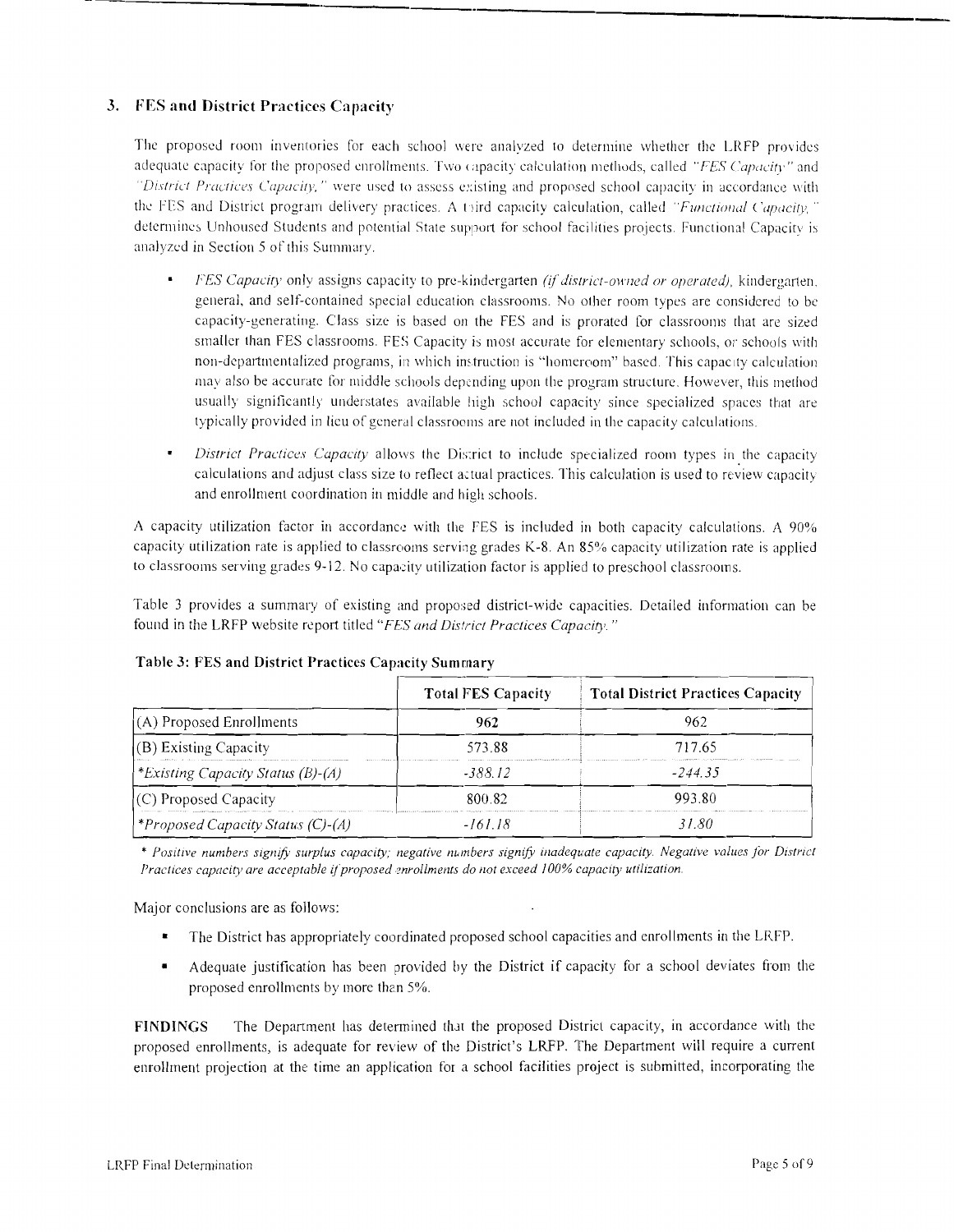District's most recent Fall Enrollment Report, in order to verify that the LRFP's planned capacity meets the Districl's updated enrollments.

#### **4. Functional Capacity and Unhoused Situdents Prior to Proposed Work**

*Functional Capacity* was calculated and compared to the proposed enrollments to provide a preliminary estimate of Unhoused Students and new construction funding eligibility Functional Capacity is the adjusted gross square footage of a school building *(total gross square feet minus excluded space)* divided by the minimum area allowance per Full-time Equivalent student for the grade level contained therein. Unhoused Students is the number of students projected to be enrolled in the District that exceeds the Functional Capacity of the District's schools pursuant to N.J.A.C.  $6A:26-2$   $2(c)$ .

*"Excluded Square Feel"* in the LRFP functional Capacity calculation includes (I) square footage exceeding the fES for any pre-kinderganen. kindergarter, general education, or self-contained special education classroom: (2) grossing factor square footage *(corridors, stairs, mechanical rooms, etc.)* that exceeds the FES allowance, and (3) square feet proposed to be demolished or discontinued from use. Excluded square feet may be revised during the review process for individual school facilities projects.

Table 4 provides a preliminary assessment of Functional Capacity, Unhoused Students, and Estimated Maximum Approved Area for the various grade groups in accordance with the FES. Detailed information concerning the calculation and preliminary excluded square feet can be found in the LRFP website reports titled *"FlIIh'tion<.11 Capacity and Unhoused Studcl7ts"* and *"Functional Capacity Excluded Square Feel* ,.

|                      | A<br>Proposed<br>Enrollment | B<br>Estimated<br>Existing<br>Functional<br>Capacity | $C = A-B$<br>Unhoused<br>Students | D<br>Area<br>Allowance<br>(gsf/students) | $E = C \times D$<br><b>Estimated Maximum</b><br>Approved Area for<br><b>Unhoused Students</b> |
|----------------------|-----------------------------|------------------------------------------------------|-----------------------------------|------------------------------------------|-----------------------------------------------------------------------------------------------|
| Elementary $(K-5)^*$ | 613                         | 333.71                                               | 279.29                            | 125                                      | 34,910.77                                                                                     |
| Middle $(6-8)$       | 325                         | 176.93                                               | 148.07                            | 134                                      | 19,841.61                                                                                     |
| High (9-12)          | 0                           | 0                                                    |                                   | 151                                      |                                                                                               |
| Totals K-12          | 938                         | 510.64                                               |                                   |                                          |                                                                                               |

**Tablc 4: Functional Capacity and Unhouscd Studcnts Prior to Proposed Work** 

*\*Pre-kindergarten students are not included in the calculations.* 

Major conclusions are as follows:

- The calculations for "Estimated Existing Functional Capacity" do not include school facilities projects that have been approved by the Department but were not under construction or complek at the time of Plan submission.
- The District, based on the preliminary LRFP assessment, does not have Unhoused Students for the following FES grade groups: 6-8.
- The District, based on the preliminary LRFP assessment, has Unhoused Students for the following FES grade groups: K-5.and 6-8

**---,-----**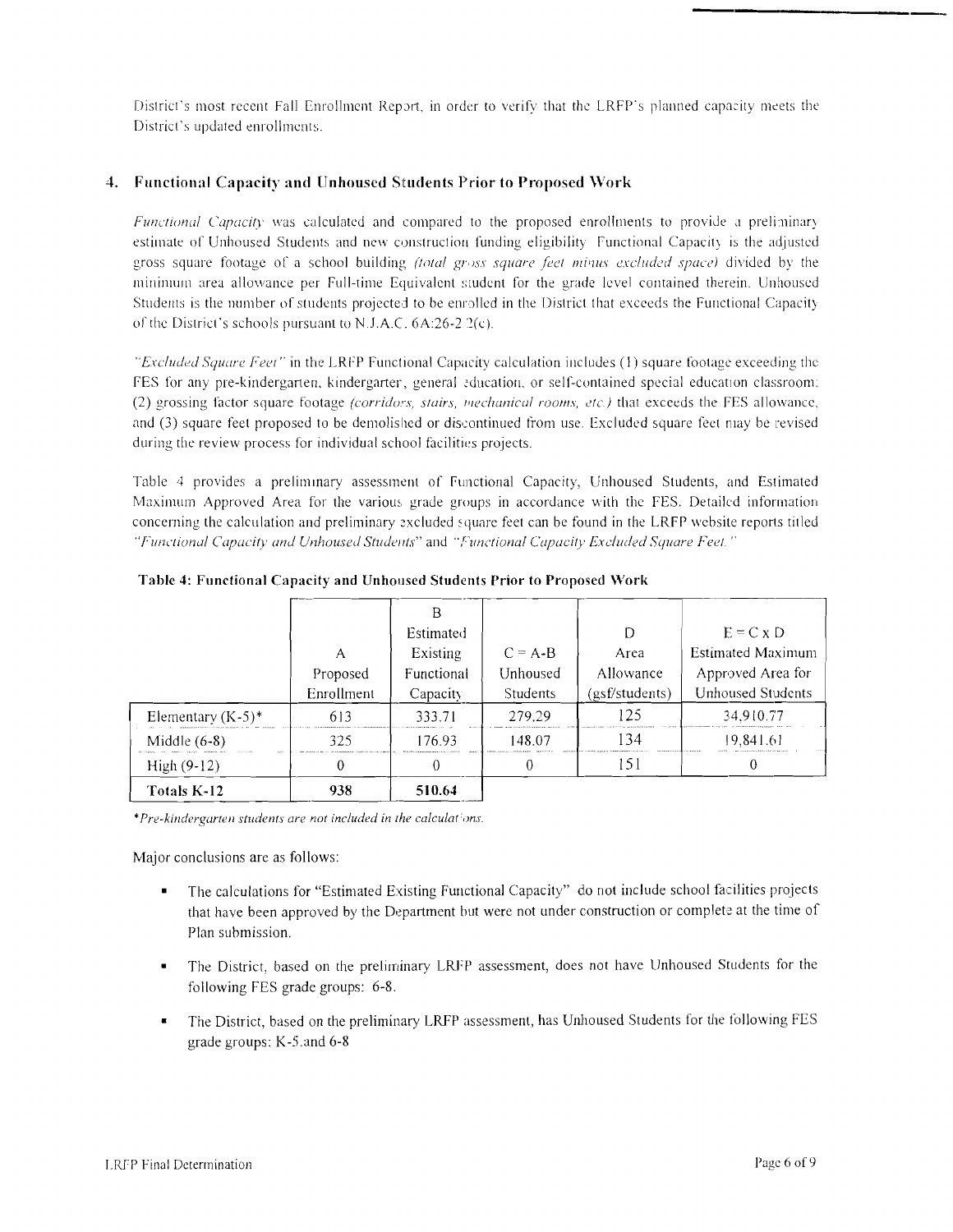Pre-kindergarten students are not included in the calculations. Unhoused pre-kindergarten selfcontained special education students are eligible for State support. A determination of square footage eligible for State support will be made at the time an application for a specific school facilities project is submitted to the Department for review anc approval.

'----\_.\_--------,----

The District is not proposing to demolish or discontinue the use of existing District-owned instructional space. The Functional Capacity calculation excludes square feet proposed to be demolished or discontinued for the following FES grade groups: n/a.

FINDINGS Functional Capacity and Unhoused Students calculated in the LRFP are preliminary estimates. Justification for square footage in excess of the FES and the determination of additional excluded square feel. Preliminary Eligible Costs (PEC), and Final Eligible Costs (FEC) will be included in the review process for specific school facilities projects. A feasibility study undertaken by the District is required if building demolition or replacement is proposed per N.J.A.C. 6A:26-2.3(b)(IO).

## 5. Proposed Work

The District was instructed to review the condition of its facilities and sites and to propose corrective "system" and *"invcntory"* actions in its LRfP. *"Sys/em"* actions upgrade existing conditions without changing spatial configuration or size. Examples of system actions include new windows, finishes, and mechanical systems. *"Invcntory"* actions address space problems by removing, adding, or altering sites, schools, buildings and rooms. Examples of inventory actions include building additions, the reconfiguration of existing walls, or changing room use.

Table 5 summarizes the type of work proposed in the District's LRFP for instructional buildings. Detailed information can be found in the LRFP website reports titled "Site Asset Inventory," "LRFP Systems Actions *Summary,* " *and "LRFP Inventory Actions Summary. "* 

Table 5: Proposed Work for Instructional Buildings

| <b>Type of Work</b>                                            | Work Included in LRFP |  |  |
|----------------------------------------------------------------|-----------------------|--|--|
| <b>System Upgrades</b>                                         | Ves                   |  |  |
| <b>Inventory Changes</b>                                       |                       |  |  |
| Room Reassignment or Reconfiguration                           | Yes                   |  |  |
| <b>Building Addition</b>                                       |                       |  |  |
| New Building                                                   | Vρς                   |  |  |
| Partial or Whole Building Demolition or Discontinuation of Use |                       |  |  |
| New Site                                                       |                       |  |  |

Major conclusions are as follows:

- The District has proposed system upgrades in one or more instructional buildings.
- The District has proposed inventory changes, excluding new construction in one or more instructional buildings.
- The District has not proposed new construction in lieu of rehabilitation in one or more instructional buildings.

Please note that costs represented in the LRFP are for capital planning purposes only. Estimated costs are not intended to represent preliminary eligible costs or final eligible costs of approved school facilities projects.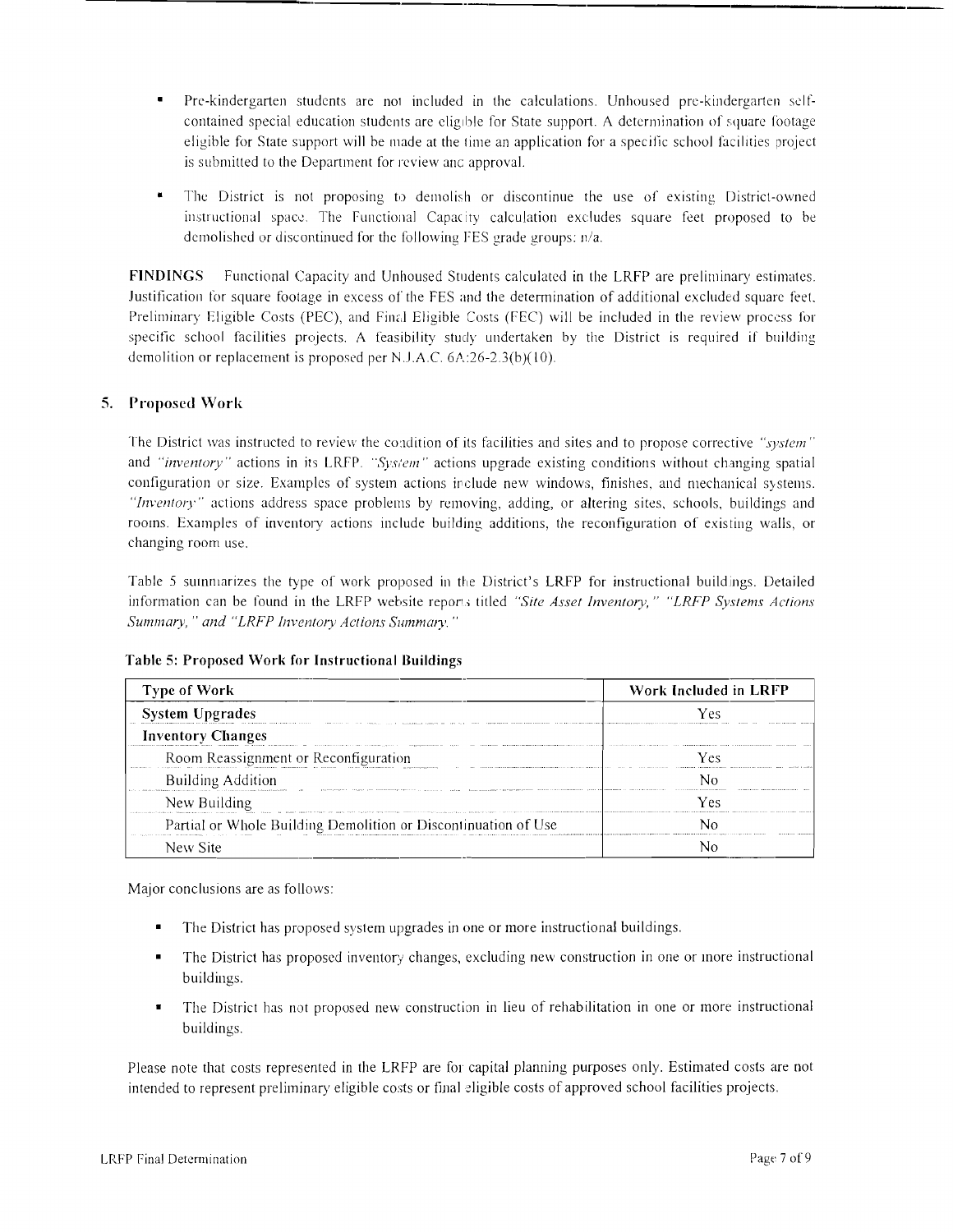The Act (N.J.S.A. 18A:7G-7b) provides that all school facilities shall be deemed suitable for rehabilitation unless a pre-construction evaluation undertaken by the District demonstrates to the satisfaction of the Commissioner that the structure might pose a risk to the safety of the occupants even after rehabilitation or that rehabilitation is not cost-effective. Pursuant to N.3.A.C.  $6A:26-2.3(b)(10)$ , the Commissioner may identify school facilities for which new construction is proposed in lieu of rehabilitation for which it appears from the information presented that new construction is justified, provided, however, that for such school facilities so identified, the District must submit a feas bility study as part of the application for the specific school facilities project. The cost of each proposed building replacement is compared to the cost of additions or rehabilitation required to eliminate health and safety deficiencies and to achieve the District's programmatic model.

Facilities used for non-instructional or non-educational purposes are ineligible for State support under the Act. However, projects for such facilities shall be rev ewed by the Department to determine whether they are consistent with the District's LRFP and whether the facility, if it is to house students (full or part time) conforms to educational adequacy requirements. These projects shall conform to all applicable statutes and regulations

FINDINGS The Department has determined that the proposed work is adequate for review of the District's LRFP. However, Department approval of proposed work in the LRFP does not imply that the District may proceed with a school facilities project. The District must submit individual project applications with cost estimates for Department project approval. Both s:hool facilities project approval and other capital project review require consistency with the District's approved LRFP.

## 6. Functional Capacity and Unhoused Students After Completion of Proposed Work

The *Functional Capacity* of the District's schools *after* completion of the scope of work proposed in the LRFP was calculated to highlight any remaining Unhoused Students.

Table 6 provides a preliminary assessment of Unhoused Students and Estimated Remaining Maximum Area after completion of new construction proposed in the LRFP, if applicable. Detailed information conceming the calculation can be found in the website report titled' *Functional Capacity and Unhoused Studen/s"* 

|                      | Estimated<br>Maximum<br>Approved Area<br>for Unhoused | Total New | Proposed<br><b>Functional</b><br>Capacity after | Unhoused<br>Students after | Estimated<br>Maximum Area<br>for Unhoused<br>Students |
|----------------------|-------------------------------------------------------|-----------|-------------------------------------------------|----------------------------|-------------------------------------------------------|
|                      | <b>Students</b>                                       | GSF       | Construction                                    | Construction               | Remaining                                             |
| Elementary $(K-5)^*$ | 34,910.77                                             | 72,077    | 470.06                                          | 142.94                     | 17,866.95                                             |
| Middle $(6-8)$       | 19.841.61                                             | 38,214    | 249.22                                          | 75.78                      | 10,154.72                                             |
| $High(9-12)$         |                                                       | 0.00      | 0                                               | 0                          | 0                                                     |
| Totals K-12          | 54,752.38                                             | 110,291   | 719.28                                          |                            |                                                       |

Table 6: Functional Capacity and Unhoused Students After Completion of Proposed Work

*•Pre-kindergarten students are not included in the calculallons.* 

Major conclusions are as follows:

New construction is proposed for the following grade groups: K-5 AND 6-8